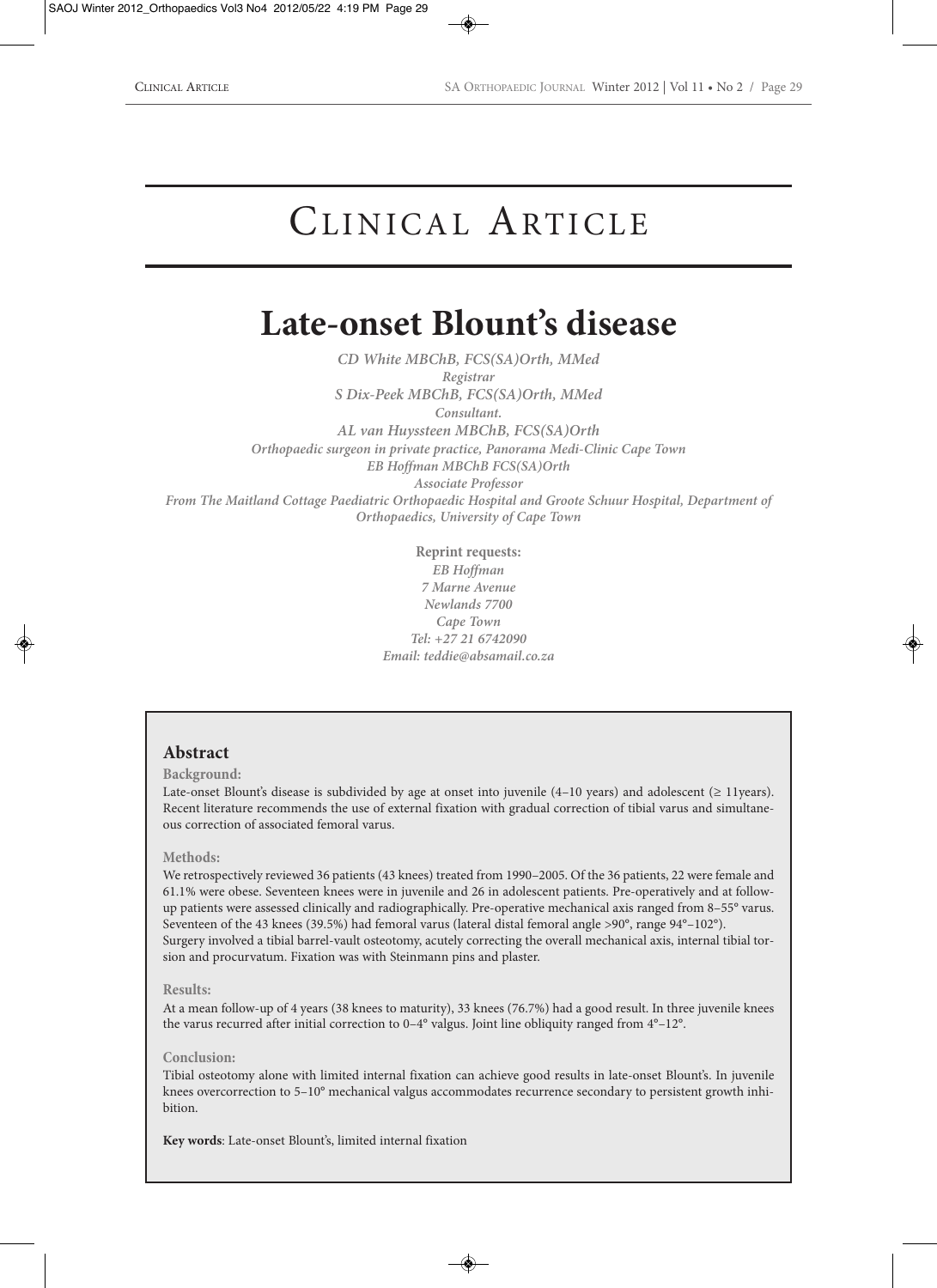## **Introduction**

Proximal tibia vara in childhood is due to growth disturbance of the proximal medial tibial physis. The condition was critically analysed by WP Blount<sup>1</sup> in 1937 who was the first to sub-classify the condition into two broad groups: an infantile form with onset of bowing in infancy which was later sub-classified by Langenskiöld,<sup>2</sup> and an adolescent form with onset between 6 and 12 years.

This late-onset form of the disease was later sub-classified by Thompson *et al*<sup>3</sup> into a juvenile form with onset at 4–10 years and an adolescent form with an onset at or after 11 years of age. Both differed from the infantile form in radiological appearance. In late-onset Blount's the physis was irregular; there was less medial epiphyseal wedging; and minimal increased prominence or 'beaking' of the proximal medial tibial metaphysis. The juvenile group was categorised as a separate entity due to the high rate of recurrence of the varus deformity following surgical correction.

Late-onset Blount's disease classically occurs in obese patients with characteristically wide thighs, with a male:female ratio of 4:1 and over 90% of patients obese and black.<sup>3-11</sup> There is a well-documented association with slipped upper femoral epiphysis (SUFE).<sup>4,12,13</sup>

Late-onset Blount's disease has been noted to have an association with concomitant distal femoral varus with a reported incidence of 19%–60%.10,13-18 It is postulated that the medial femoral physis also suffers growth inhibition due to the high loads through the medial knee joint particularly in older obese patients with a 'fat thigh gait'.<sup>10,17-20</sup>

The treatment of late-onset tibia vara has evolved over time, although the mainstay remains high tibial osteotomy as it was when Blount published his review in 1937.1 Methods of fixation of the osteotomy however have changed, from plaster alone<sup>1</sup> to include limited internal fixation with Steinmann pins<sup>5,14,21</sup> or stable internal fixation with compression plates.<sup>22</sup> Due to the difficulties associated with obesity in late-onset Blount's disease, external fixators have become a popular fixation method, including monolateral8,23 and circular fixators.7,9,24,25 The deformity correction using external fixation can be done either acutely or gradually. Gradual correction with a circular fixator has become increasingly popular and authors report that a more accurate correction is achieved than with acute correction.<sup>24,25</sup> Lateral tibial hemi-epiphyseal stapling has also been used but does not address the associated internal rotation or procurvatum deformities.26,27,28

Recently authors have recommended simultaneous correction of distal femoral varus if >5° outside the reference range. This is achieved by simultaneous distal femoral valgus osteotomy (held with a blade plate or external fixator) or lateral distal femoral hemi-epiphyseal stapling.16,23 This is done to prevent knee joint line obliquity which occurs when both the tibial and femoral mechanical varus are corrected by tibial osteotomy alone.<sup>29</sup> In some advanced cases distal tibial valgus also occurs.7,16

The authors recommend that this deformity be simultaneously corrected by hemi-epiphyseal stapling or distal tibial osteotomy which is held with an extension of the tibial circular external fixator.

We have treated all patients with late-onset Blount's between 1990 and 2005 with acute correction by means of a high tibial barrel vault osteotomy alone held with Steinmann pins and plaster. We did not correct concomitant femoral varus, but corrected the overall mechanical varus by overcorrecting the tibia.

### **Materials and methods**

We retrospectively reviewed 36 patients (43 knees) treated for late-onset Blount's disease from 1990–2005. Of the 36 patients, 31 (86%) were black and 22 were female (M:F ratio 2:3). Of the 36 patients 15 (17 knees) were juvenile (4–10 years old at presentation) and 19 (26 knees) were adolescent (11 years or older). Twenty-two patients (61.1%) were obese (weight for age >95th percentile). Eight of the15 juvenile patients (53.3%) were obese and 14 (73.6%) of the adolescent patients were obese.

> *Methods of fixation of the osteotomy have changed from plaster alone to include limited internal fixation with Steinmann pins or stable internal fixation with compression plates*



**Figure 1a. A 13-year-old overweight boy with adolescent late-onset Blount's disease.**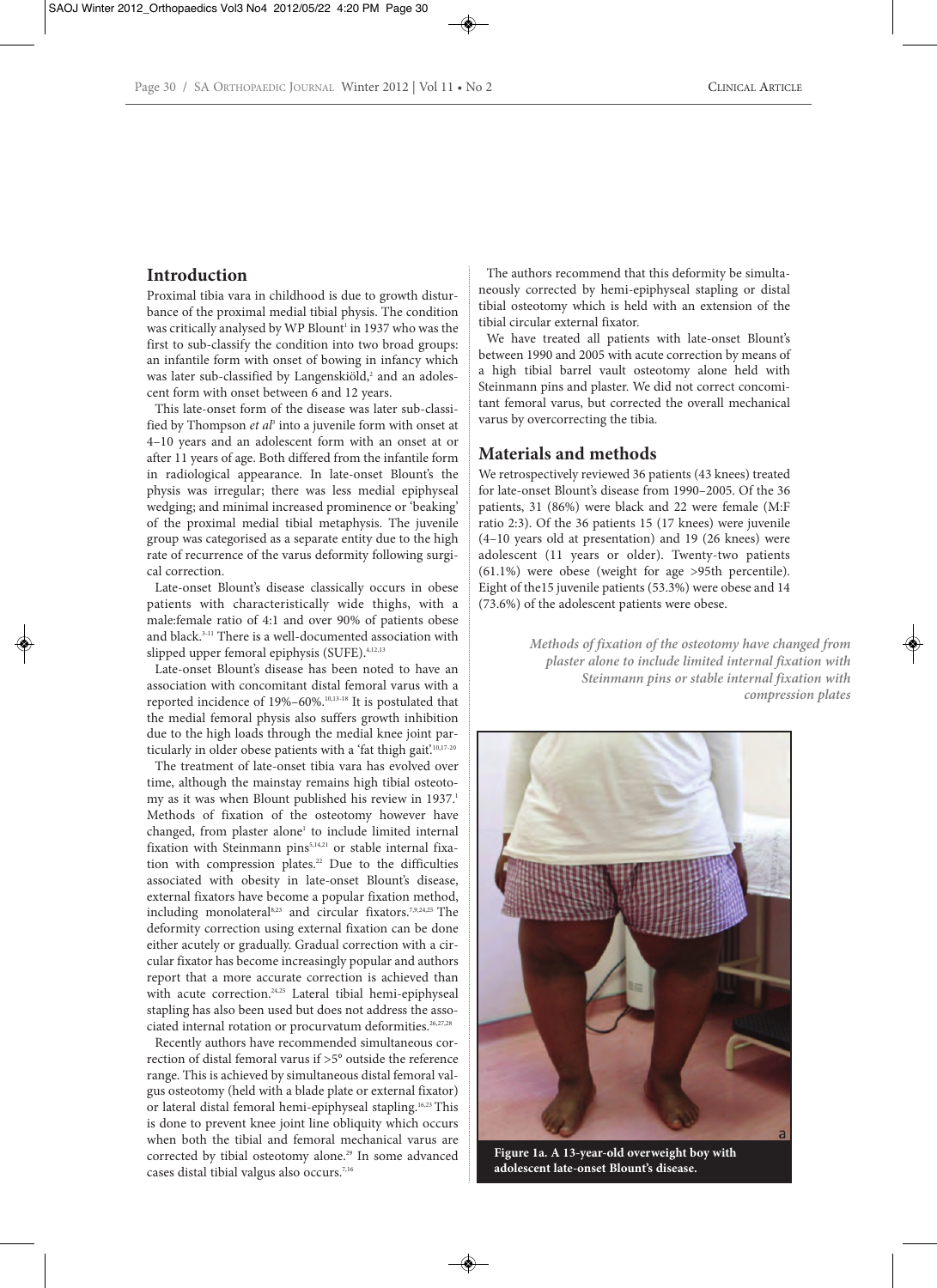All patients were assessed clinically at presentation and at final follow-up. Presenting symptoms were bowing with or without pain (*Figure 1a*). Twenty-two (61.1%) of the 36 patients had some form of bilateral genu varum: seven patients had bilateral late-onset Blount's disease, seven patients had contralateral late presenting infantile Blount's and a further eight patients had contralateral genu varum <5° which did not warrant corrective osteotomy. All patients had intoeing due to internal tibial torsion (*Figure 1b*). The mean thigh–foot angle was 10° internal rotation (range 0°–25°). All patients were Siffert-Katz negative (no increased deformity demonstrated with varus stress in 20° flexion as is found in late presenting infantile Blount's).<sup>30</sup>

Ten patients had associated pathologies: seven contralateral late presenting infantile Blount's, two peroneal spastic flat feet and one SUFE.

Radiographs taken pre-operatively and at final follow-up included a mechanical axis antero-posterior (AP) standing radiograph with the patella pointing forward and a lateral radiograph of the tibia. These were measured using the methods of Paley and Tetsworth.<sup>29</sup> On the AP mechanical axis (MA), lateral distal femoral angle (LDFA normal = 87°, range of 85°–90°), medial proximal tibial angle (MPTA normal =  $87^\circ$ , range  $85^\circ$ –90) and lateral distal tibial angle (LDTA normal =  $89^\circ$ , range  $86^\circ$ – $92^\circ$ ) were measured. On the lateral the posterior proximal tibial angle (PPTA normal =  $81^\circ$ , range  $77^\circ - 84^\circ$ ) quantified the procurvatum. Post-operatively mechanical axis AP views and lateral tibial views were taken. At removal of the plaster AP and lateral tibial views were done to confirm union.

Pre-operative mechanical varus ranged from 8° to 55°. All patients had tibial varus.

Femoral varus was defined as an LDTA >90°. Distal femoral varus occurred in 17 (39.5%) of the 43 knees. Femoral varus ranged from 4° (LDFA 94°) to 12° (LDTA 102°). This quantifies the potential joint line obliquity in these knees as the mechanical varus was corrected with a tibial osteotomy only.

Of the knees with distal femoral varus 88% were in obese patients, compared to 42% obesity in those patients who did not have femoral varus. Distal femoral varus occurred in 50% of adolescent knees and in 23.5% of juvenile knees. There was no pre-operative ankle valgus in this study.

The surgical technique was the same in all cases. Preoperatively the centre of the femoral head is determined with fluoroscopy and marked with an ECG electrode. Through a mid-fibular incision a lateral compartment fasciotomy and an oblique osteotomy of the fibula was done. Through a second incision below the tibial apophysis and after anterior compartment fasciotomy, a low energy tibial barrel vault osteotomy was performed just below the apophysis. To achieve a comfortable correction 1 cm of shortening was done. Through this osteotomy the mechanical axis of the limb was corrected to 0°–5° valgus in adolescents and 5°–10° in juveniles.



**Figure 1b. His thigh –foot angle measured 0° (normal = 10° external rotation).**

This was done with intra-operative fluoroscopy using the electrocautery cord from the centre of the femoral head represented by the ECG electrode. The internal tibial torsion was corrected to 10° external tibial torsion and the procurvatum to a PPTA of 80°. No patient had a distal femoral or distal tibial osteotomy. The corrected barrel vault osteotomy was held with two to three crossed 2.4 mm Steinmann pins and the leg immobilised in an above-knee plaster for 6 weeks. The patients were then weaned of crutches and partial weightbearing over 4 weeks.

There were no cases of compartment syndrome, infection, delayed or non-union or peroneal nerve palsy.

Patients were followed up for 2–8 years (mean 4 years) and 38 of the 43 knees were followed up to physeal closure (either secondary to maturity or epiphysiodesis in the case of the seven patients with contralateral late presenting infantile Blount's). Results were graded clinically and radiologically using a modification of the criteria described by Schoenecker *et al*. <sup>21</sup> A good result had no pain, a mechanical axis ≤5° varus or valgus and a procurvatum deformity <10°  $(PPTA \geq 70^{\circ}).$ 

> *There were no cases of compartment syndrome, infection, delayed or non-union or peroneal nerve palsy*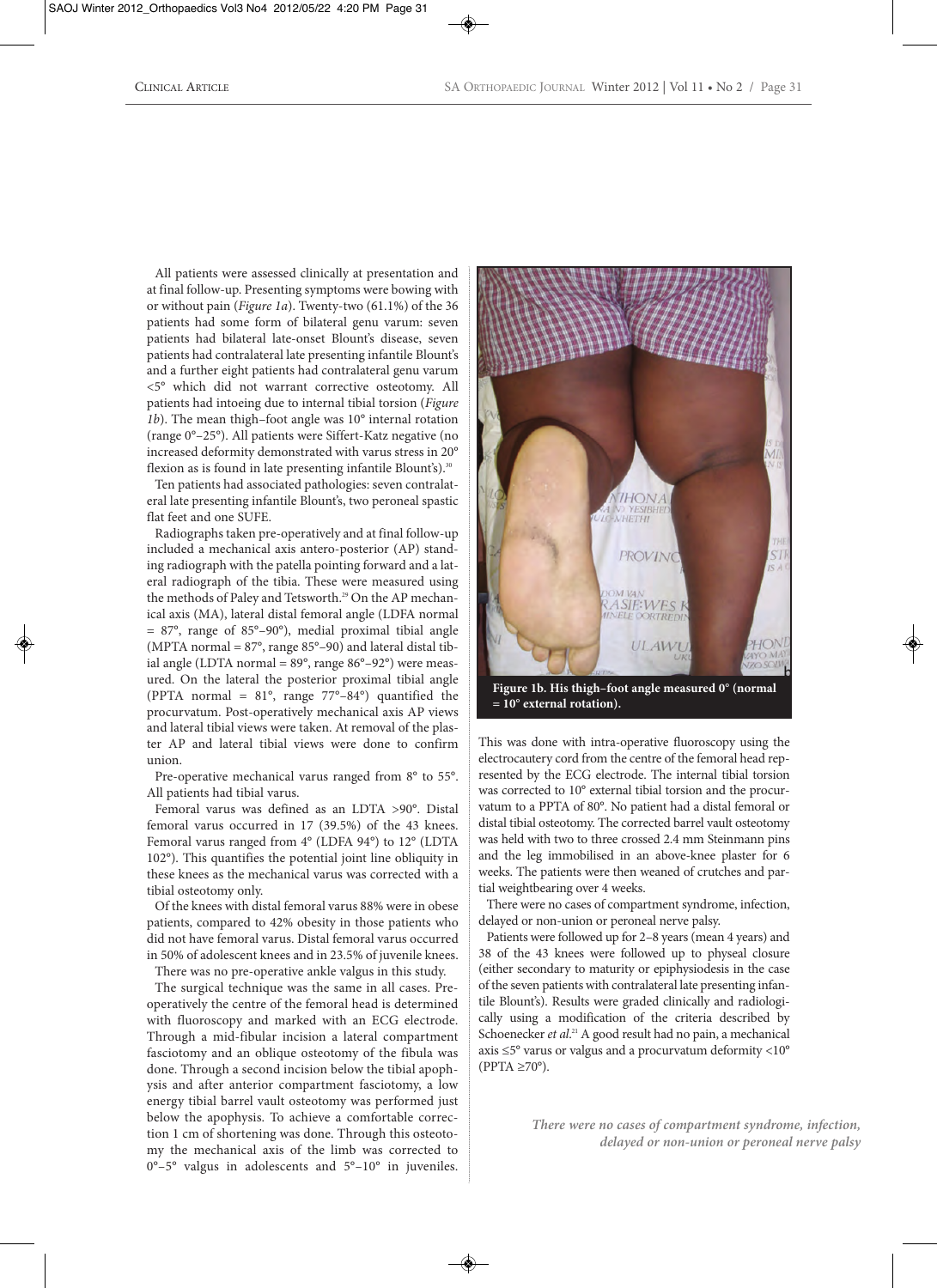

**Figure 2a. AP full length standing mechanical axis radiograph of a 12-year-old girl with adolescent late-onset Blount's. The mechanical axis is 30° varus, LDFA 90°, MPTA 75°, and LDTA 90°.**

**Figure 2b. Follow-up at maturity illustrates maintenance of neutral mechanical axis achieved after tibial osteotomy at 12 years. The MPTA is corrected to 88° and the LDFA remains at 90°.**

**Figure 2c. The posterior proximal tibial angle (PPTA) at maturity is 80°.**

#### **Results**

Thirty-three (76.7%) knees had a good result (*Figure 2*) and ten (23.3%) a poor result (*Table I*).

All patients had adequate correction of the internal tibial torsion to thigh foot angles 10° to 15° external rotation. No patient had ankle valgus clinically or radiologically (LDTA 86°–90°). No patient had a leg length discrepancy of >2 cm.

Analysis of the radiological measurements of the 33 knees with good results (*Table II*) showed that although the overall mechanical varus of 8–55° had been corrected to within 5° of neutral, the average MPTA was 94°, reflecting tibial valgus. This is because both the femoral and tibial contributions to the overall mechanical varus were corrected by a tibial osteotomy alone, and is a reflection of the mean distal femoral varus (LDFA 93°) (*Figure 3*).

| Table I: Grading of results               |                                              |  |  |
|-------------------------------------------|----------------------------------------------|--|--|
| Good result                               | Poor result                                  |  |  |
| No pain                                   | Pain                                         |  |  |
| Mechanical axis<br>$\leq$ 5° varus/valgus | Mechanical axis $>5^{\circ}$<br>varus/valgus |  |  |
| PPTA 70°-90°                              | PPTA $<$ 70 $^{\circ}$                       |  |  |

#### **Table II: Analysis of good results, n=33 (mean value at follow-up is given in brackets)**

|                     | Pre-<br>operative     | Follow-up                     | Normal<br>mean/range                      |
|---------------------|-----------------------|-------------------------------|-------------------------------------------|
| Mechanic<br>al axis | $8-55^\circ$<br>varus | 5° varus-<br>$5^\circ$ valgus | U.                                        |
| LDFA                | 87-102°               | 87-102°<br>$(93^\circ)$       | $87^\circ$<br>$(85^{\circ} - 90^{\circ})$ |
| <b>MPTA</b>         | $58 - 83^\circ$       | 87-104°<br>$(94^{\circ})$     | $87^\circ$<br>$(85^{\circ}-90^{\circ})$   |
| LDTA                | $86 - 90^\circ$       | $86 - 90^\circ$               | $89^\circ$<br>$(86^{\circ}-92^{\circ})$   |
| <b>PPTA</b>         | $50 - 86^\circ$       | $70 - 90^\circ$<br>(79°)      | 81°<br>$(77^{\circ}-84^{\circ})$          |

#### **Table III: Radiological analysis of good results (n = 21) with no femoral varus (LDTA ≤90°)**

|             | Pre-<br>operative | Follow-up                     | Normal<br>mean/range                      |
|-------------|-------------------|-------------------------------|-------------------------------------------|
| I DFA       | $87 - 90^\circ$   | $87-90^\circ$<br>$(88^\circ)$ | $87^\circ$<br>$(85^{\circ}-90^{\circ})$   |
| <b>MPTA</b> | $58 - 83^\circ$   | $84 - 92^\circ$<br>(88°)      | $87^\circ$<br>$(85^{\circ} - 90^{\circ})$ |

When the 12 knees with femoral varus are excluded, the mean post-operative MPTA is normal at 88° (*Table III; Figure 2*).

Eight of the ten poor results were attributable to not obtaining accurate deformity correction at surgery. Five knees required re-operation: two knees for over-correction to >10º mechanical valgus and three juvenile knees which were initially only corrected to between 0°–4° valgus and recurred to >5° varus, due to ongoing growth disturbance of the proximal medial tibial physis (*Figure 4*).

> *Analysis of the good results showed that although the overall mechanical varus had been corrected to within 5° of neutral, the average MPTA was 94°*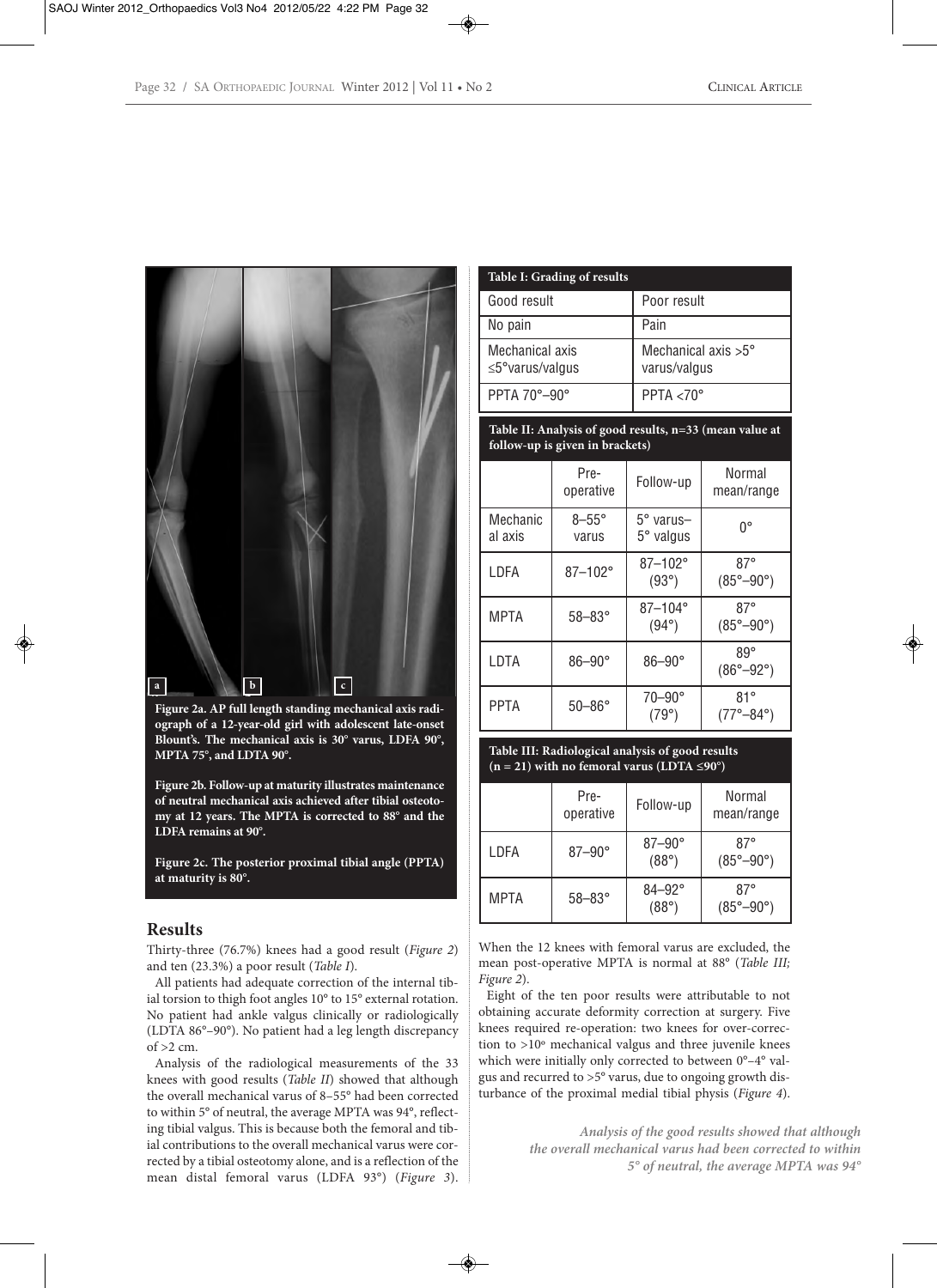



**Figure 4a. AP full-length mechanical axis radiograph of a 9-year-old girl with juvenile late-onset Blount's disease of her left leg.**

**Figure 4b. Post-operative radiograph shows a correction to neutral mechanical axis.**

**Figure 4c. Three years later the deformity has recurred.**

The five knees with poor results who did not have further surgery included four knees with under-correction to between 6° and 10° mechanical varus and one with undercorrection of procurvatum (PPTA 60°). These five patients were satisfied with their cosmetic outcome and refused further corrective surgery.

## **Discussion**

The pathology of Blount's disease is due to abnormal endochondral ossification with resultant growth inhibition of the medial proximal tibial physis. This growth plate abnormality manifests histologically as column disorganisation with clefts and fissures.4,12,14

The aetiology however remains unknown and is probably multifactorial.<sup>11</sup> Davids et al<sup>19</sup> postulated that obese adolescents had a 'fat thigh gait' with resultant difficulty adducting the hip in stance, which together with swing limb circumduction results in increased forces across the medial side of the knee causing physeal growth inhibition.

#### **Demographics**

Demographic data from the USA show that 80% are black, 75% male and >90% obese patients.3-11 Although 86% of the patients in our study were black, the male:female ratio was 2:3 and only 61.1% of the patients were obese. The 'fat thigh gait' alone does not explain late-onset Blount's disease in patients of normal weight and in the 39% of patients in our study who did not have any form of bilateral involvement. The theory however, is supported by the distribution of the femoral varus which occurred in 39.5% of the knees in our study. Older or adolescent patients (50% femoral varus) and overweight patients (88% femoral varus) were twice as likely to develop femoral varus when compared to juvenile (25%) or normal weight (42%) patients.

Three orthopaedic conditions that occur in overweight children are Blount's disease, SUFE and idiopathic peroneal spastic flat foot. SUFE has a similar histopathology of the growth plate as Blount's.12 Idiopathic peroneal spastic flat foot which occurred in two patients in this study has not previously been described in Blount's.

#### **Treatment**

Over the last 20 years the treatment of late-onset Blount's disease has evolved away from the more traditional high tibial osteotomy alone held with limited internal fixation. This is due to difficulties with managing the very obese patient in plaster and achieving exact correction of the deformity under fluoroscopy. The literature reflects an evolution of the surgical technique towards more complicated techniques such as internal fixation with a plate and external fixation with monolateral and ring fixators.

Acute correction and compression plate fixation was used by Martin *et al*. <sup>22</sup> It was never widely used because it required greater soft tissue stripping and did not allow lateral translation at the osteotomy site. Monolateral external fixation with an Orthofix fixator was described by Gaudinez *et al*<sup>8</sup> and Stanitsky *et al*. 23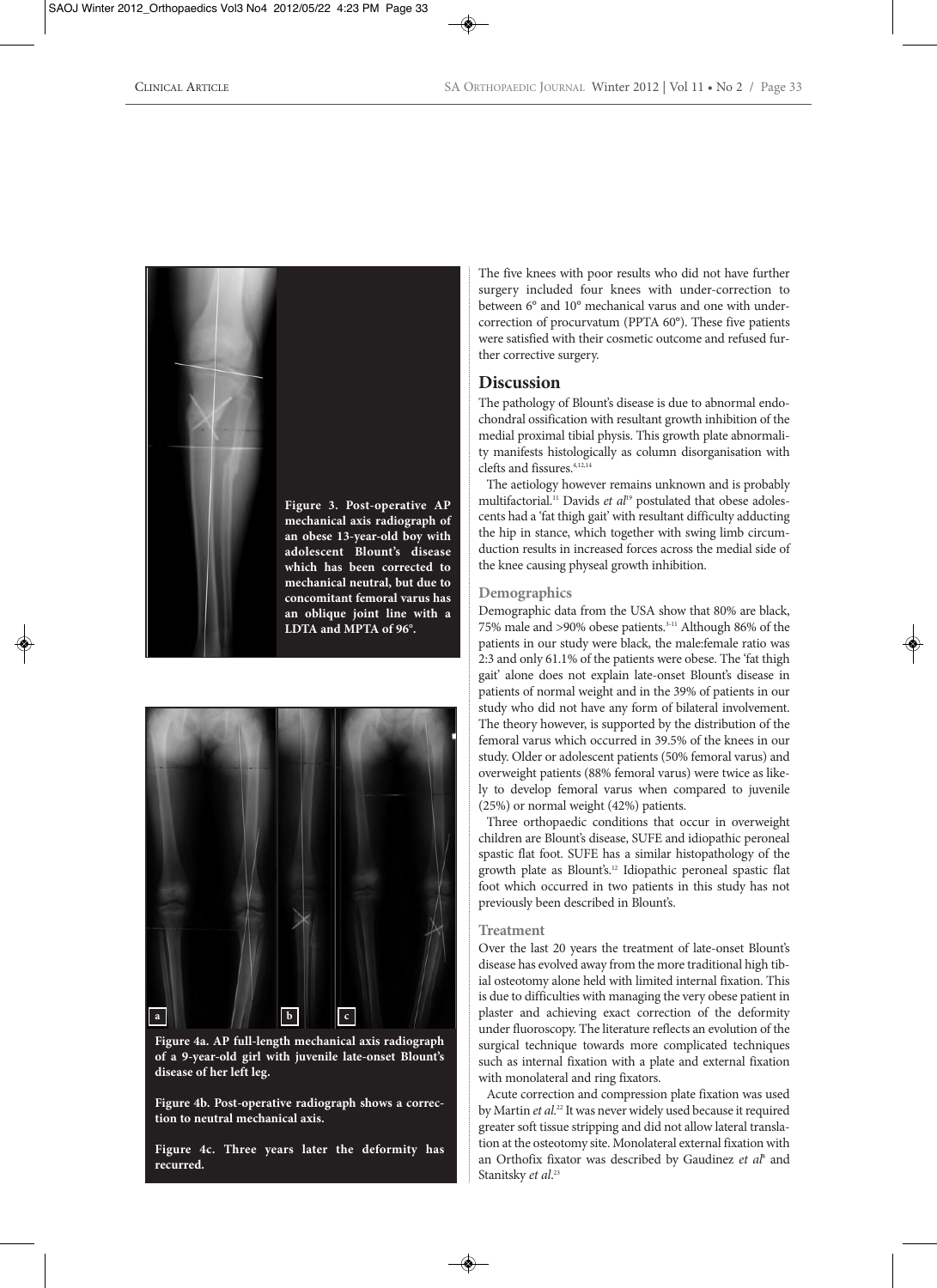It allows for simultaneous lengthening although in our study leg length discrepancy was not a problem. Similarly circular external fixation allowed simultaneous lengthening and weightbearing throughout treatment. Coogan *et al*<sup>7</sup> and Stanitsky *et al<sup>9</sup>* described gradual correction with a hinged Ilizarov-type external fixator. The fixator was on for an average of 19 weeks.

More recently the Taylor Spatial Frame (TSF) has allowed correction with a circular fixator and six-axis deformity analysis. Feldman *et al*<sup>24</sup> used the TSF in chronic mode for gradual correction and reported 100% good results. They also published a comparative study where they compared the patients treated with gradual correction in a TSF to a group treated by acute correction. They concluded that the gradual correction was more accurate.<sup>21</sup>

Advantages of our technique are that it is relatively simple to perform and that the equipment is much cheaper than the external fixator devices. The surgical time is less and bilateral cases can be done at the same sitting. The plaster is removed at 6 weeks, compared to a mean of 19 weeks for gradual correction in an external fixator.

The maximum weight in our study was 114 kg. The study by Gordon et al<sup>16</sup> reported a mean weight of 112 kg with a maximum of 178 kg! Since the completion of our study in 2005 the degree and the incidence of severe obesity in mainly adolescent patients has increased significantly. These severely obese patients are difficult to manage in plaster and we are now utilising a monolateral Orthofix fixator. The juvenile patients and the adolescent patients who are not severely obese are managed as described in this study.

#### **Intra-operative assessment of mechanical axis and alignment**

All our poor results not due to juvenile recurrence were due to inaccuracy of correction at the time of surgery. Using the electrocautery cord for alignment in an obese patient is a crude instrument at best. Sabharwal *et al*<sup>31</sup> have shown that this method is accurate only in patients with a normal body mass index, <2 cm of mechanical axis deviation and <3° of joint line convergence angle on the standing AP radiograph. Saleh *et al*<sup>32</sup> developed a grid with wires to accurately align the tibial mechanical axis. A longer grid has since been made with a wire from the hip to the ankle but still has to be verified.

#### **Distal femoral varus**

Distal femoral varus occurred in 17 (39.5%) of all the knees and in 12 (36.3%) of the good results. The adolescent (50% vs 23.5%) and obese patients (88% vs 42%) were twice as likely to develop femoral varus, lending weight to the theory that increased forces across the medial femoral physis in an overloaded varus knee contribute to this secondary deformity.<sup>10,17-20</sup> This is different from late-presenting infantile Blount's. In late-presenting infantile Blount's the more pliable epiphysis of the medial joint line becomes depressed, necessitating an elevating osteotomy while the femur is unaffected.4

Gordon *et al*<sup>16</sup> describe a comprehensive approach to lateonset Blount's disease. They simultaneously corrected the femoral varus by means of lateral distal hemi-epiphyseal stapling (if there was enough growth remaining) or with an osteotomy and blade plate, in order to avoid residual distal joint line obliquity which could possibly lead to degenerative joint disease. They corrected the femoral varus if it exceeded 5° (LDFA >95°).Twelve of the 33 knees with good results in our study had residual joint line obliquity between 4° and 12°, due to residual femoral varus with a LDTA >90° (the upper limit of normal). There are to our knowledge no long-term studies into adulthood to assess whether this amount of joint line obliquity results in significant degeneration. It may well be that in these obese patients who cannot normally adduct in the stance phase, the joint line is parallel to the floor in stance although not perpendicular to the mechanical axis. We currently will correct the femoral varus if it exceeds 10° (LDFA >100°).

#### **Ankle valgus**

There was no ankle valgus (LDTA <86°) pre- or post-operatively in our study. Myers *et al*<sup>18</sup> also found no ankle valgus. This is difficult to explain especially in those limbs where the tibia was overcorrected into valgus to correct the tibial and femoral varus. Gordon et al<sup>16</sup> in their comprehensive approach corrected ankle valgus with a varus osteotomy or medial distal hemi-epiphyseal stapling if the LDTA was  $< 86^\circ$ .

Since the completion of this study we follow the osteotomy rule of Paley and Tetsworth<sup>29</sup> to lateralise the tibia after the proximal tibial osteotomy. The osteotomy is distal to the centre of the deformity which occurs at the growth plate, and translation of the tibia laterally limits overcorrection into valgus and prevents a 'dog leg' deformity.

#### **Recurrence in juvenile knees**

Juvenile recurrence due to ongoing abnormal endochondral ossification is a well-recognised problem with reported rates between 25% and 50%.3,13,14 Our study was no exception. Three (17.6%) of the 17 juvenile knees required re-operation due to recurrence following initial correction to <5° valgus (*Figure 4*). No juvenile knees that were corrected to between 5° and 10° valgus recurred into varus. We therefore recommend that patients <11 years old at surgery be corrected to 5°–10° valgus to allow for this recurrence.

Limitations of this study are that the follow-up was relatively short and the long-term effects on the knee could not be assessed; five knees were not followed to maturity; and it has the bias of a retrospective study.

> *Since the completion of our study in 2005 the degree and the incidence of severe obesity in mainly adolescent patients has increased significantly*